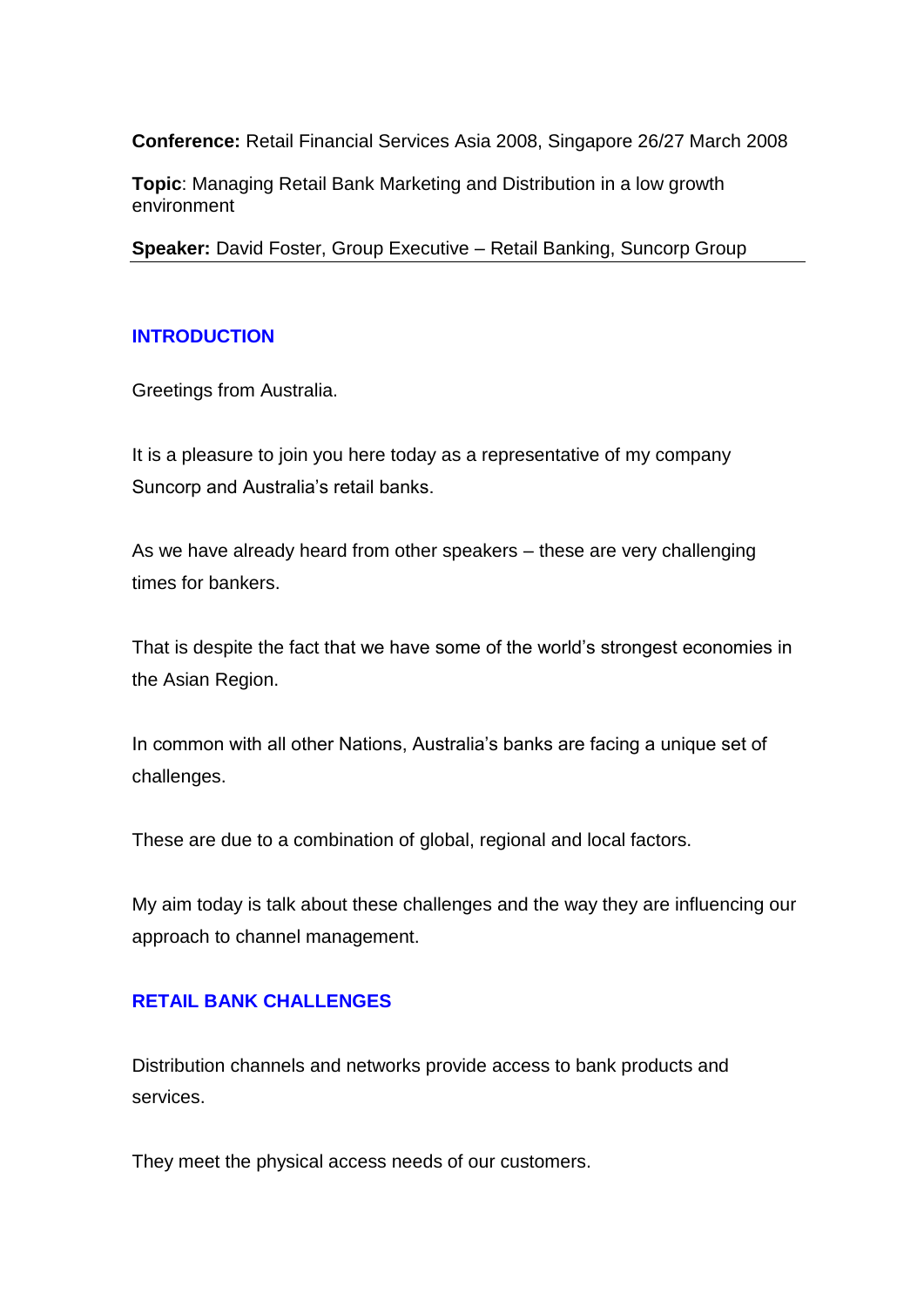They are key influences over customer satisfaction and a bank's ability to differentiate itself from competitors.

That is why distribution and channel management strategies are priorities for leading banks – including Australia's Suncorp.

Today Australia's banks must also consider the psychological needs of their customers.

Physical distribution channels are only of value when customers feel confident about transacting.

When customers have doubts about the quality of banks, financial systems or the prospects of their national economies – they become uncertain about financial matters.

When consumers are confused and uncertain – the quality of physical distribution channels has much less influence on their consumption.

Recent surveys show that the confidence of Australians about economic matters and their own financial prospects is at a low point.

They are confused because the Australian economy is very strong – yet our share-market has fallen more than international share-markets.

Our banks are amongst the strongest and best managed in the world – yet bank shares in Australia have fallen more heavily than most other areas of the world.

At present, the current fundamental quality of Australian banks is being overlooked as investors price in the risk of possible future problems.

There is no direct link between the price of bank shares and the propensity of customers to purchase bank products.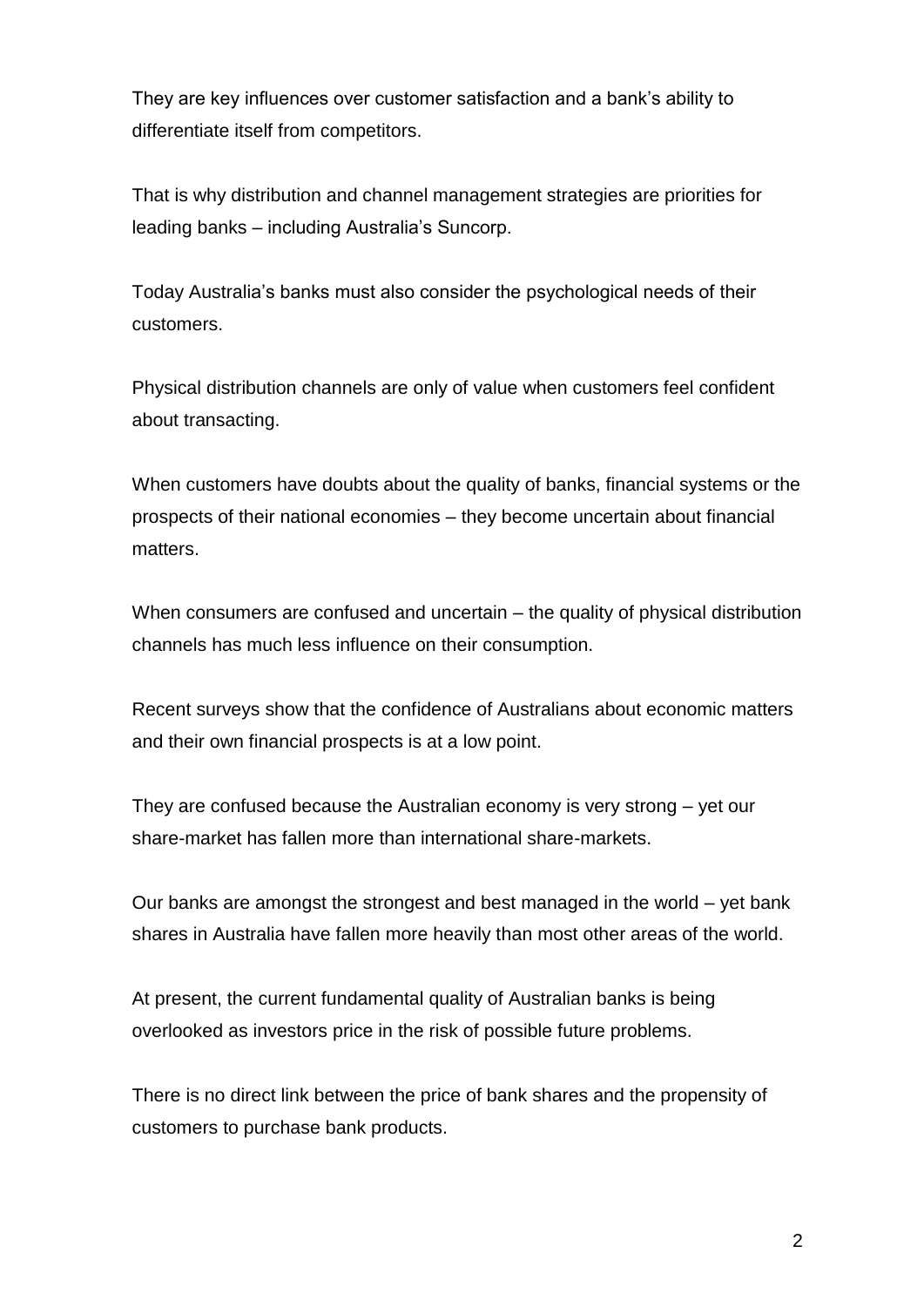However – the negative share-market views about banks and financial institutions do make the task of meeting general bank customer needs more difficult.

That is why I believe banks will need to focus on rebuilding customer confidence as much as they will on building strong distribution networks.

Australia is in its  $17<sup>th</sup>$  successive year of growth and is operating at close to capacity.

That has led both the Australian Government and our Central Bank to signal their concerns about inflation and the need to reduce consumer demand.

For the first time in well over a decade Australia's banks will market their products and services in a period when demand is being forced down.

To achieve the monetary policy aim of reducing inflation – Australian consumers will be constantly reminded by Government and the Reserve Bank that they have to spend and consume less.

They will be constantly reminded of the risk of increased borrowing costs and the impact that will have on their standard of living.

Even though the United States Federal Reserve Board is trying to rebuild confidence in United States capital markets – we can expect continued uncertainty to flow through to Australia and Asian markets.

The task of building and sustaining meaningful relationships with their customers will be different to anything banks have experienced in recent years – particularly in Australia.

I have no doubt it will cause a fundamental review of distribution strategies and channel management.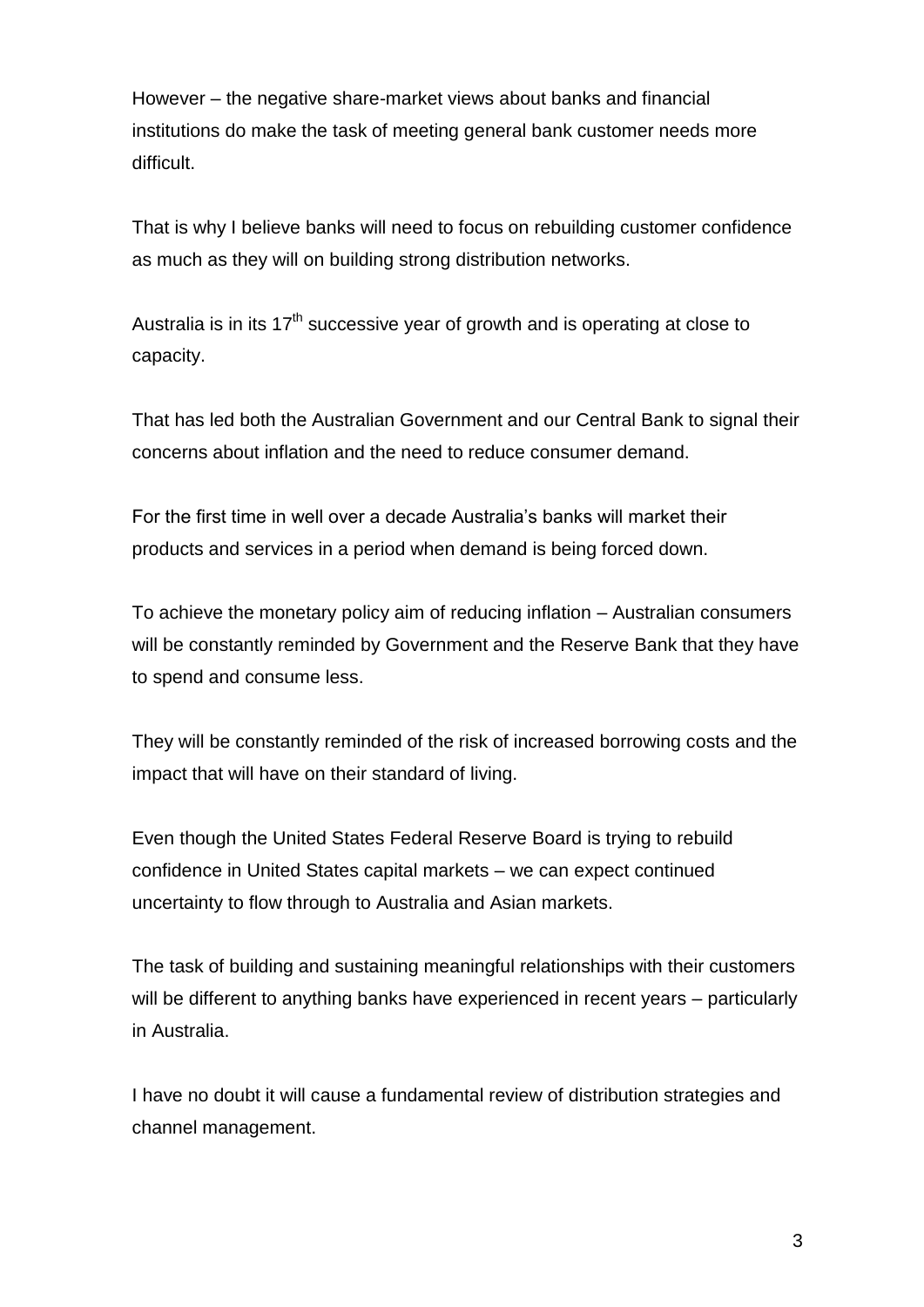I believe the Australian situation is relevant for banks in Asia and other parts of the world.

As leaders of banks in our respective countries, each of us will have different strategies to respond to the situation we face.

This is what I believe will be necessary for Suncorp and other retail banks in Australia.

We will need to:

- 1. Use our existing brand equity to help build consumer confidence in bank products and services
- 2. Pay particular attention to the quality of our customer segmentation and the satisfaction levels of customers within our chosen segments
- 3. Provide our customers with multiple channel choices

This means retail banks will need to manage both the psychological and physical needs of our customers when they consider their bank transactions.

# **DISTRIBUTION CHALLENGES IN A DIFFICULT MARKET ENVIRONMENT**

When customers are uncertain and worried – they need more rather than less opportunities for contact with their bank.

The dilemma is that the global credit crunch has increased the cost of capital for all banks.

That will add to the pressure on margins.

When margins are under pressure, there is usually an emphasis on cost reduction and efficiency improvement.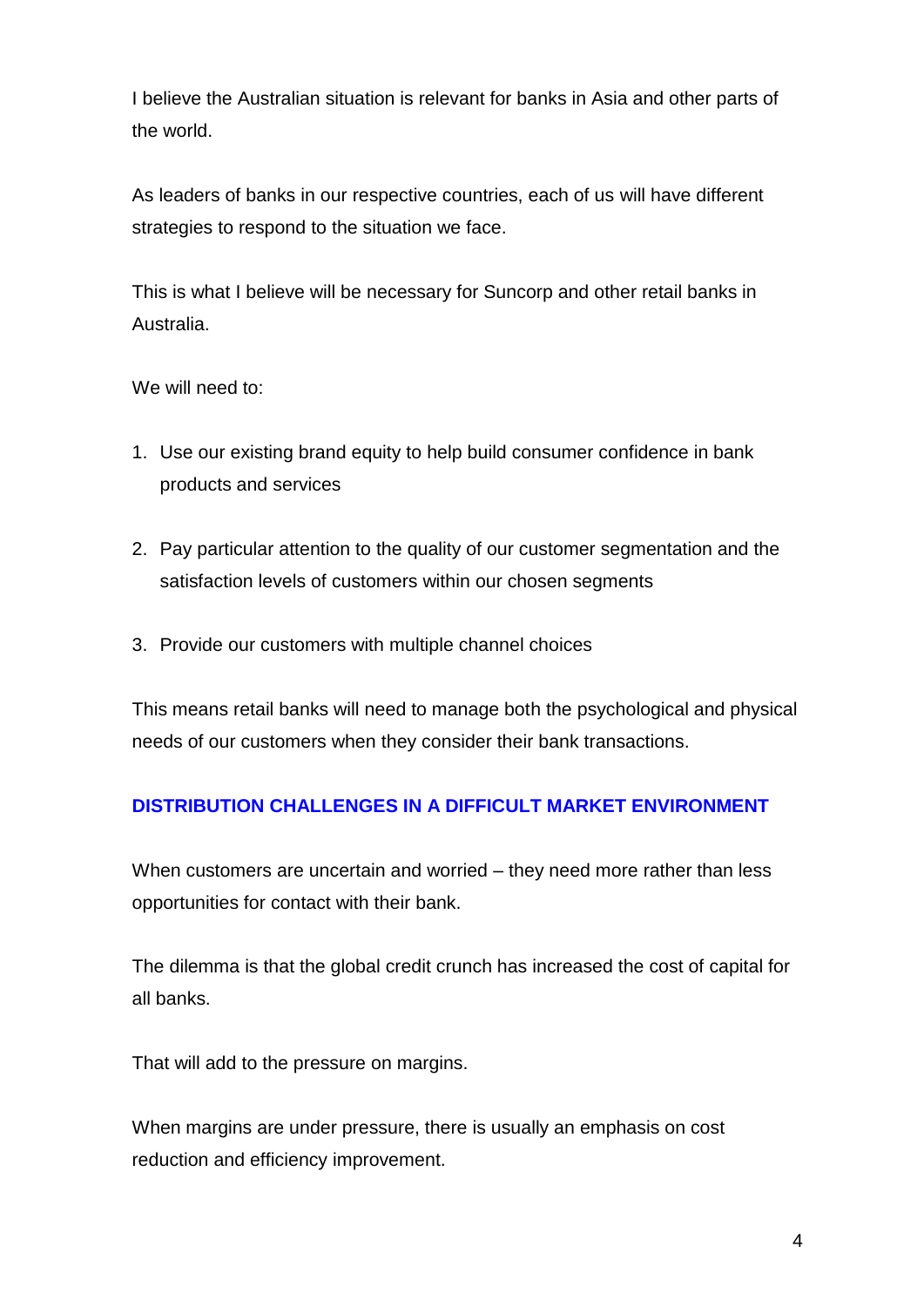Banks would be expected to seek ways of saving money on activities such as distribution and channel management.

However – the current global financial turmoil makes any reduction of retail bank distribution services more difficult.

Customers want the reassurance that comes from regular and easy contact with their banks through a variety of channels.

At the same time, the global financial turmoil means banks are under pressure to reduce operating costs and increase channel efficiency.

How we manage these competing needs will determine our business success and long term future.

My aim this morning is to expand on these thoughts by commenting on the broad operating environment for retail banking in Australia and the impact of that environment on distribution and channel management.

I will conclude by outlining some possible responses – including some of those of the Suncorp Group I represent.

# **GLOBAL AND LOCAL INFLUENCES ON CHANNEL MANAGEMENT**

Two factors will dominate the business environment for Australia's banks during the next year.

First – the continuing fall-out and correction of the United States sub-prime crisis.

Second – the impact of tighter monetary policy in Australia.

There is no immediate end in sight to the United States sub-prime crisis.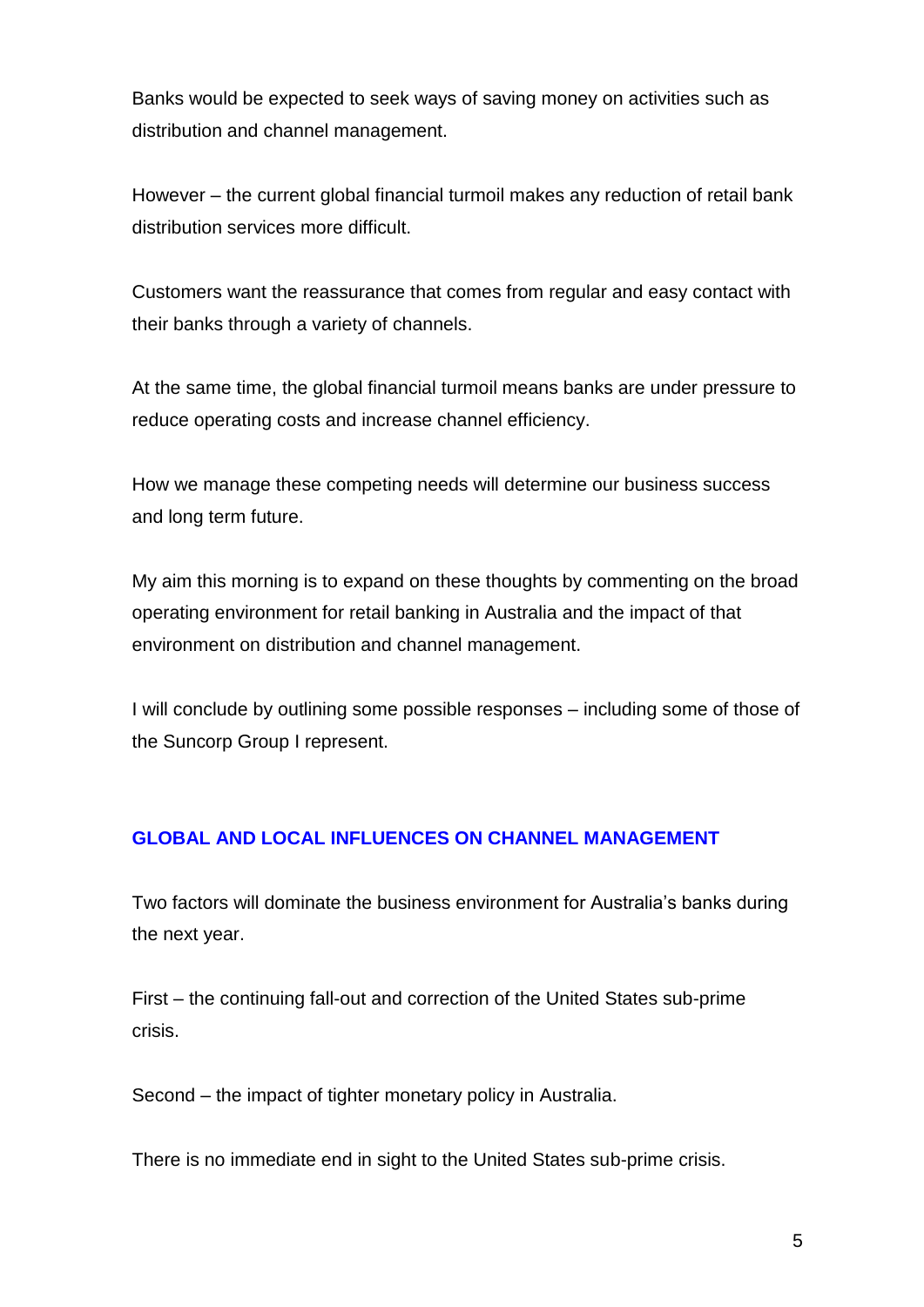It will require a full cycle of balance sheet adjustments before the extent of the damage becomes more obvious.

Until then the cost of sourcing funds for lending to business and retail customers in Australia, Asia and elsewhere will continue to be dearer.

Running in tandem with the sub-prime crisis is concern about the health of the United States economy.

The situation in Australia is the opposite.

Our economy has the problem of being too strong.

The Australian Government and our Reserve Bank are concerned about the prospect of an unacceptably high rate of inflation.

Demand for Australia's commodities has increased their price, boosted investment in new production and severely stretched Australia's production capacity across all sectors.

It has also increased incomes and spending.

Australia's inflation rate is rising beyond the Reserve Bank target of two to three per cent a year.

So it has decided to slow growth by increasing interest rates until inflation is under control.

Looking ahead then – the operating environment for banks will include the following:

- Continued volatility in financial and equities markets
- Rising credit costs due to a combination of more expensive globally sourced funds and local increases in official interest rates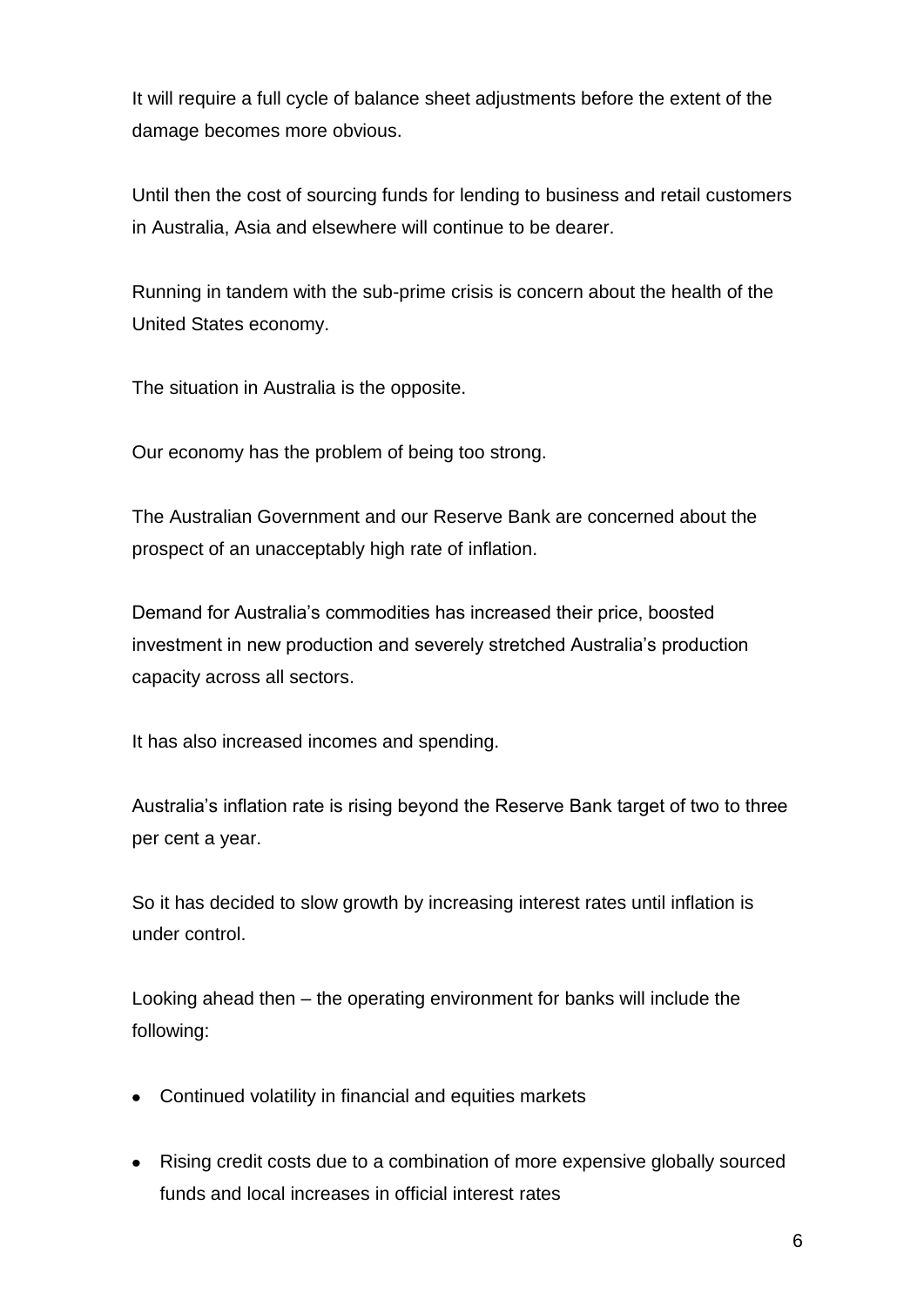- Slower growth in Australia as monetary policy is used to restrain inflation
- Tighter margins as banks absorb part of the increased costs associated with lending
- Increased competition within banks for marketing and promotional expenditure
- Customers who are very concerned about the cost of their borrowing their economic prospects – and the prospects of the economy

To manage these issues – banks will need to start by strengthening the confidence in their brands – and the financial services sector in general.

This is what I describe as attending to the psychological needs of our customers.

We do that by ensuring they can trust the strength of our companies.

# **THE IMPORTANCE OF BRANDS**

In uncertain times consumers seek quality, trusted brands and proven companies with reputable management and solid assets.

They turn away from complex and highly sophisticated products to basic, clearly articulated value propositions.

They want these delivered by companies who will stand behind their value propositions and who demonstrate they understand the specific needs of their different customer segments.

The legendary advertising man, David Ogilvy used to say that the "key to success is to promise the consumer a benefit".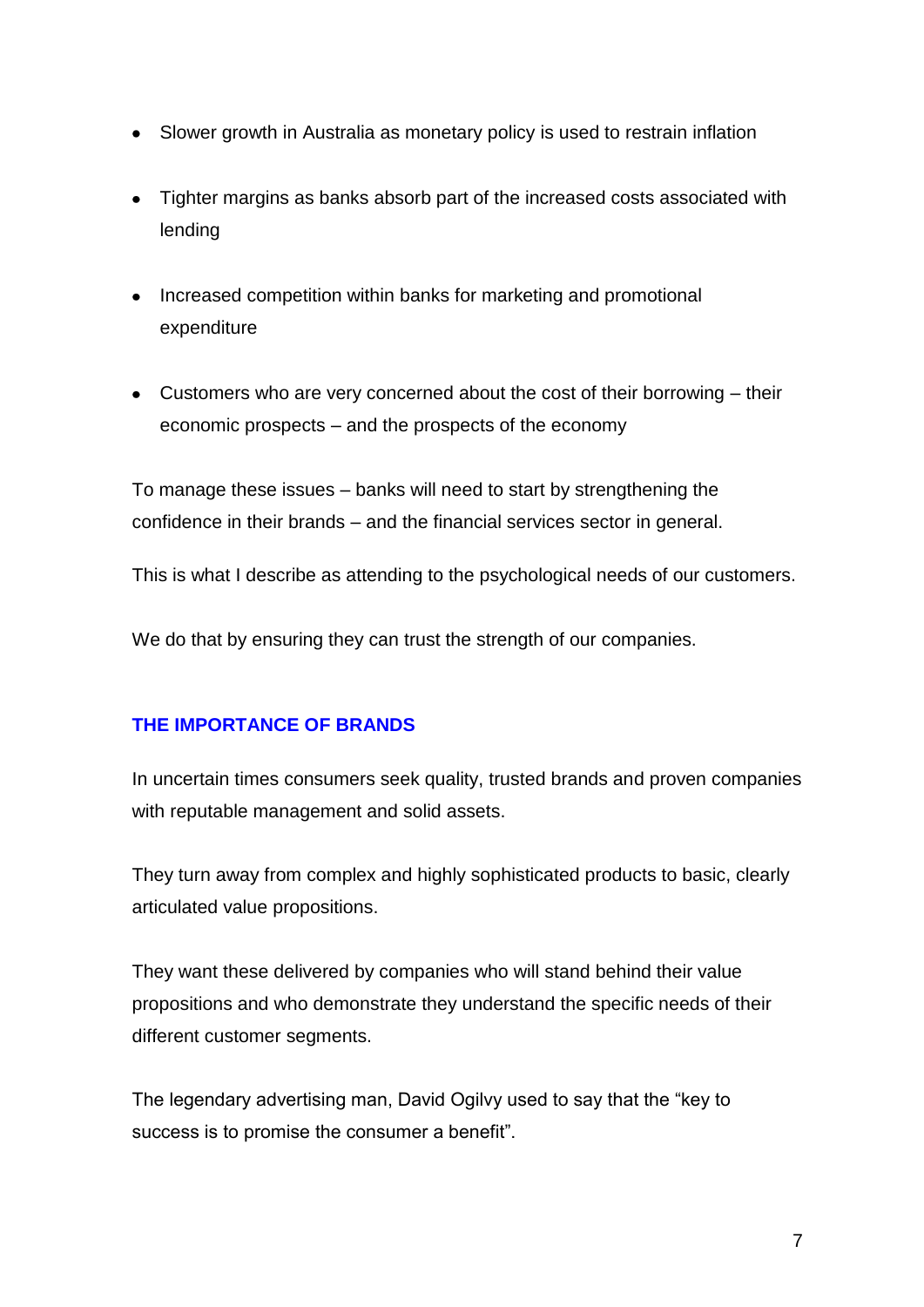A key benefit offered by banks is access to the funds to create and sustain the quality of life their customers choose.

When that key benefit becomes more expensive or is questioned – then the ability to satisfy customers becomes increasingly difficult for banks.

The priority then becomes to:

- Service and retain your existing customers
- Increase the commitment of your existing customers and their potential to be advocates
- Build on that success to acquire new customers from those who currently believe brand choice in the bank product category is relatively unimportant

In this environment, brand choice has to matter if we are to secure committed customers.

Ambivalence about brand choice simply increases the likelihood of brand switching.

It is from our pool of committed customers that we find our brand advocates.

They provide us with the stability required during unstable market conditions.

The Suncorp strategy has been to build a position of strength within the financial services sector in Australia and New Zealand.

We now have 26 of Australia's most successful and widely known banking, insurance and wealth management brands in our Group.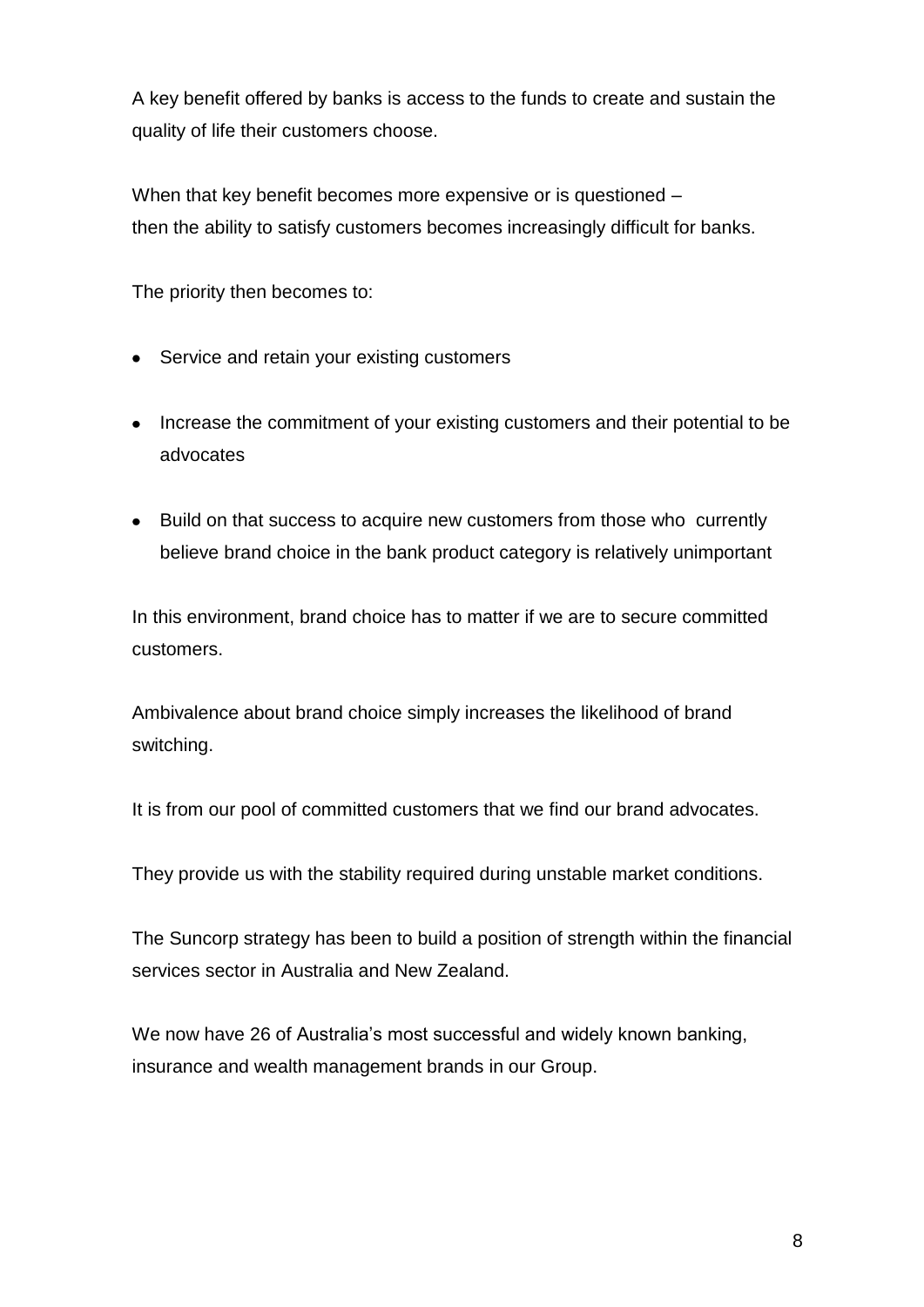We are:

- Australia's sixth largest bank
- Australia's third largest general insurance group
- New Zealand's second largest general insurance group
- And Australia's seventh largest life insurance business

We have over 16,000 employees working in 450 offices, branches and agencies across Australia and New Zealand.

This critical mass gives us a unique opportunity to leverage the power of our brands.

It also gives us the opportunity to leverage the capabilities of the brands within our Group for above average levels of customer service.

Given the challenges ahead, we will need to be clear about our brand values and ensure they are understood and reflected in all aspects of our business operations.

Successful brands are not simply architecture or advertising.

They cover all aspects of the relationship between a company and its customers.

Successful brands have a relationship with their customers built on trust.

The current environment will test that trust to the limit.

### **THE POWER OF KNOWING YOUR CUSTOMERS**

We can use the strength of our brands to build the confidence of our customers about their financial situation and our ability to meet their needs.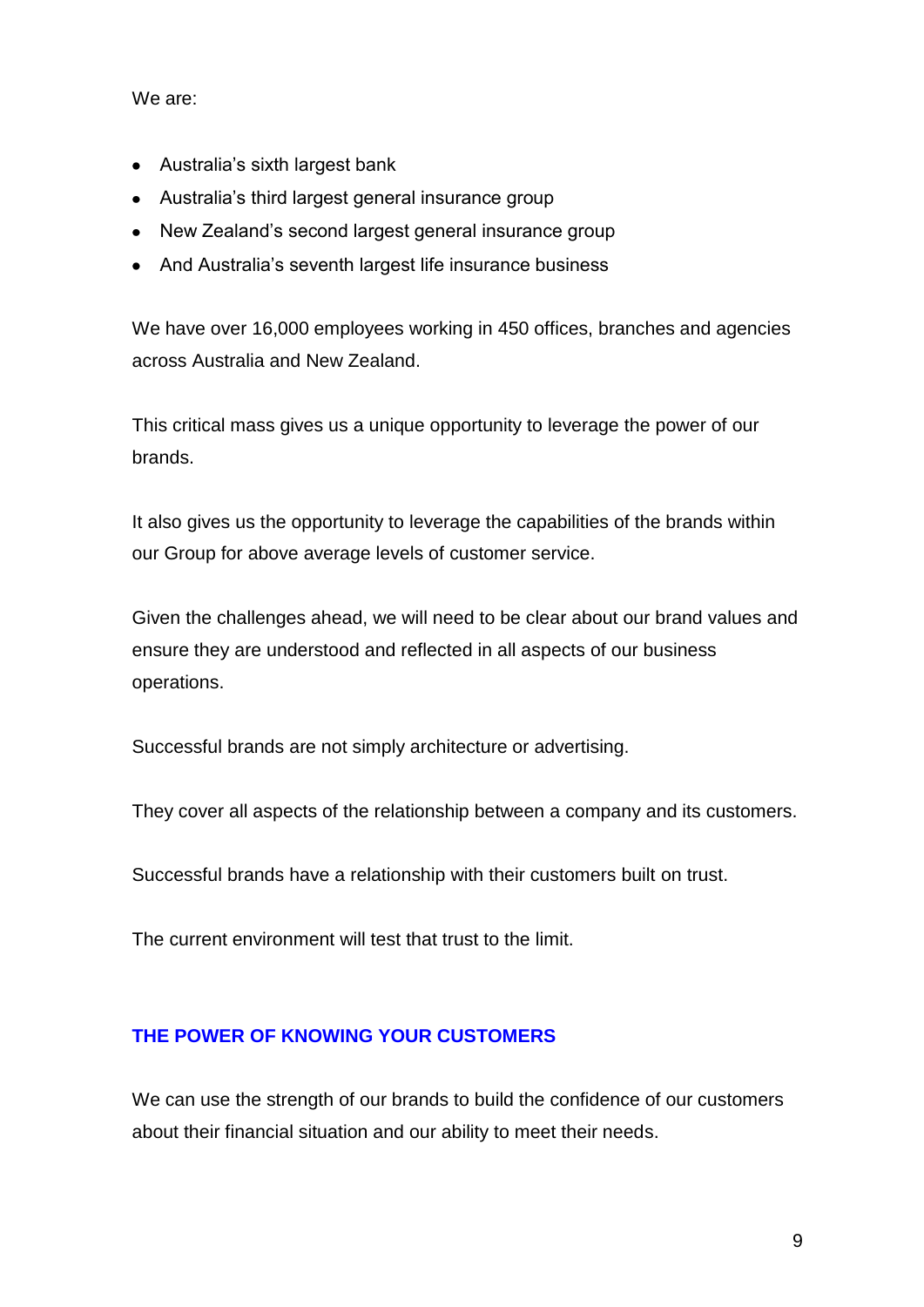Before we can do that successfully we need to be clear about our customer segments and their specific needs.

Successful brand leveraging requires skilled segmentation supported by accurate research.

We can expect a period of price and margin pressure.

That means we will need to work harder to differentiate our products and services in the minds of consumers.

We can also expect heightened competition to put pressure on our existing market shares and sales volumes.

That means we will need to highlight the relevance of our brand to specific customer segments.

In these challenging times – distribution strategy needs to be closely aligned with customer segmentation strategy.

We do this at Suncorp by building what we call Business Models that include channel, segment, product and support strategies.

One of the most significant changes in the Retail Bank strategy at Suncorp has been our development of four distinct Business Models.

These are built entirely around customer segmentation and tailored value propositions.

In the past we had one Business Model offering a broad value proposition to all customers.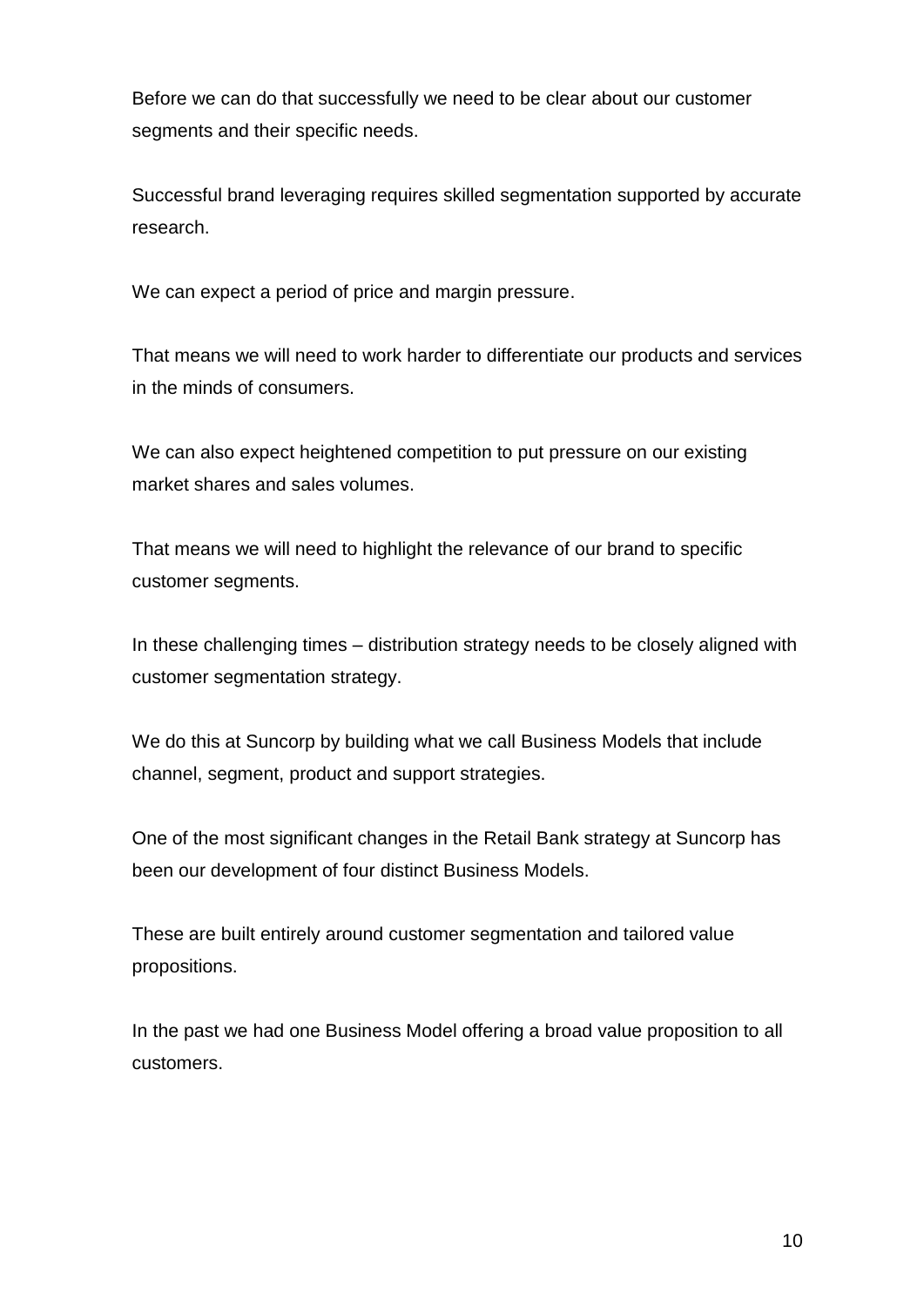Our four Business Models are:

- Direct Business
- Network Business
- Broker Business
- Real Estate Business

Direct Business covers the marketing of bank products and services by direct channels such as internet and telephone.

Network Business includes marketing through our retail branch network.

Broker business is the marketing of products such as home mortgages through third parties such as brokers who specialise in that business.

The Real Estate Business Model is an innovative approach for Suncorp.

We have established an area called Real Estate Solutions that provides banking and financial services to real estate businesses throughout Australia.

The logic here is that the largest borrowing and financial transaction for many Australians is the purchase of a home or property.

That is done through Real Estate agents.

So it makes sense for a retail bank to create a specific distribution channel through partnerships with Real Estate agents.

Our Business Models are developed after careful and comprehensive research.

Research and other marketing expenses are often prime targets for cost reduction or reduced activity.

Our approach at Suncorp has been to increase the importance we give to Marketing activities.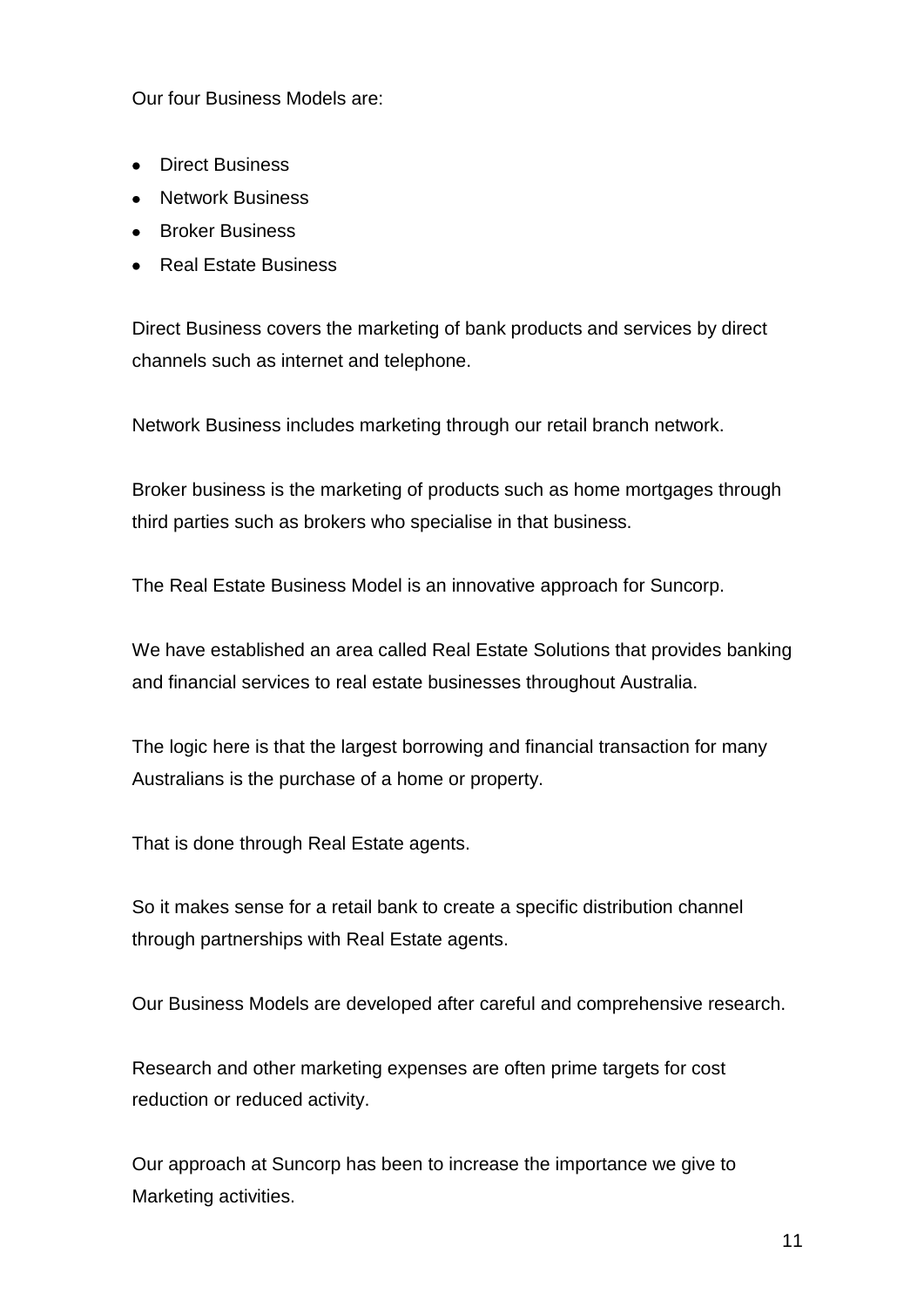We have recently established what we call a Marketing Centre of Excellence designed to provide a range of specialised services to all brands within our Group.

This works in tandem with the Marketing Departments within our businesses and brands.

A key service provided by our Marketing Centre of Excellence is a full range of research options.

We also have access to professional Market Insight advisers.

Each company represented at this conference would use research and be familiar with what it can offer.

We are most likely using similar methods.

The differences would be in the way we interpret the data we obtain and use it to influence our strategies and operations.

For the Retail Bank at Suncorp, areas of particular interest include:

- Customer satisfaction with our brand and service delivery
- Consumer awareness of alternative banking and financial services providers
- The importance of brand choice for bank product consumers

In challenging, highly competitive marketing environments – our priority is to ensure we retain our current customers.

We not only want to retain them – we want to increase their level of commitment and create the conditions that will move them to the role of brand advocates.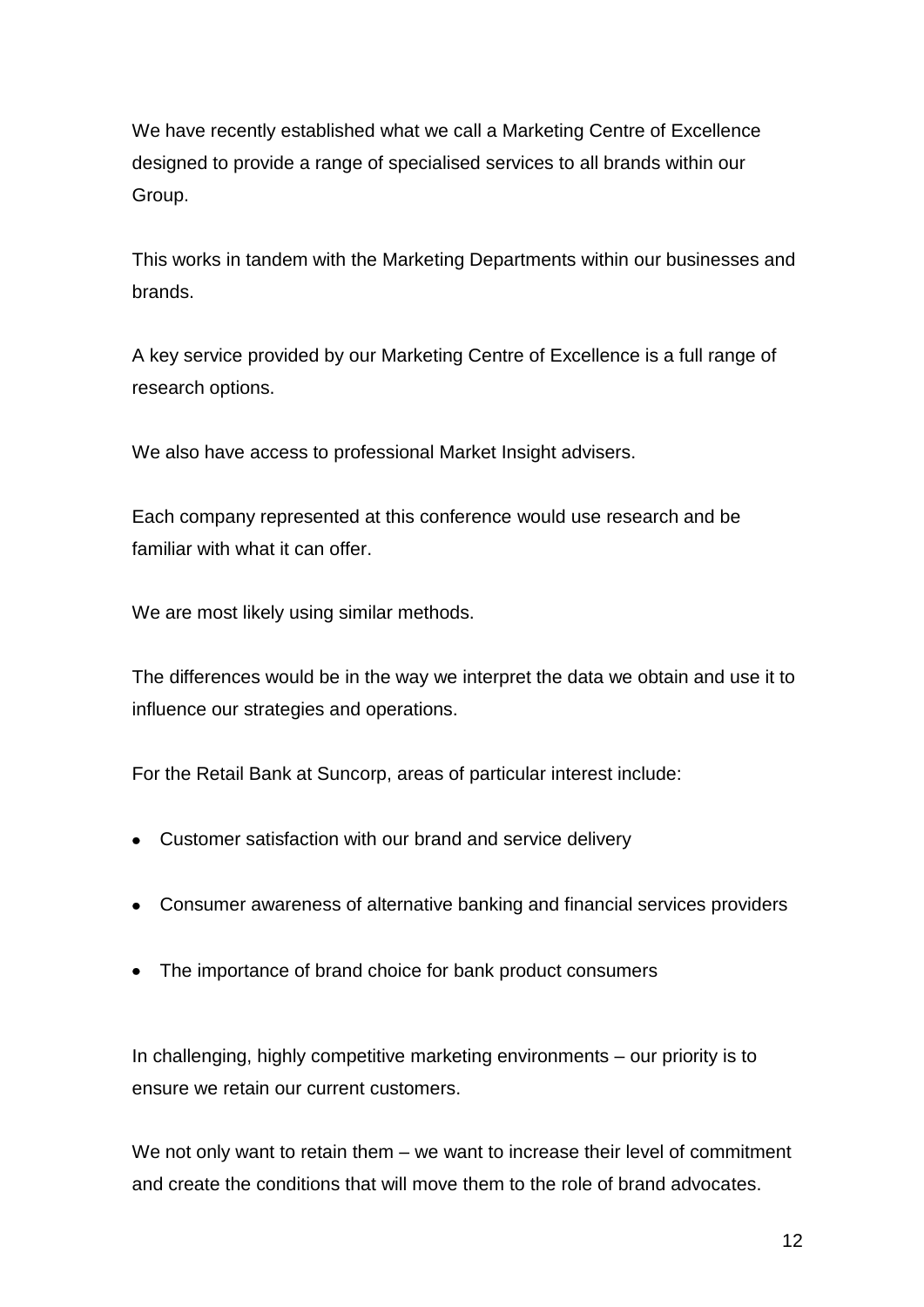We also want to assess the likelihood of attracting new customers.

We know our share and that of our competitors in specific markets.

We also know there are limits to the number of potential consumers that are available to individual banks.

All banks in Australia have increased both the investment and focus on customer retention in recent years.

As evidence of that, the use of the Net Promoter Score concept has increased – as have the results.

That means that banks are steadily building a core of advocates who are the least likely to move to another provider.

However, we also know that some dissatisfied customers do not switch because they consider the service alternatives will most likely be as poor as their current provider.

So that presents an opportunity.

The satisfaction measures or factors we research at Suncorp include – price; process efficiency; branches; product; flexibility; staff; relationship; problem resolution; and partnership.

These factors can change over time.

Consumers in different market segments place more or less importance on different factors.

We will compare our current performance with our past performance – the overall market performance – and the performance of competitors.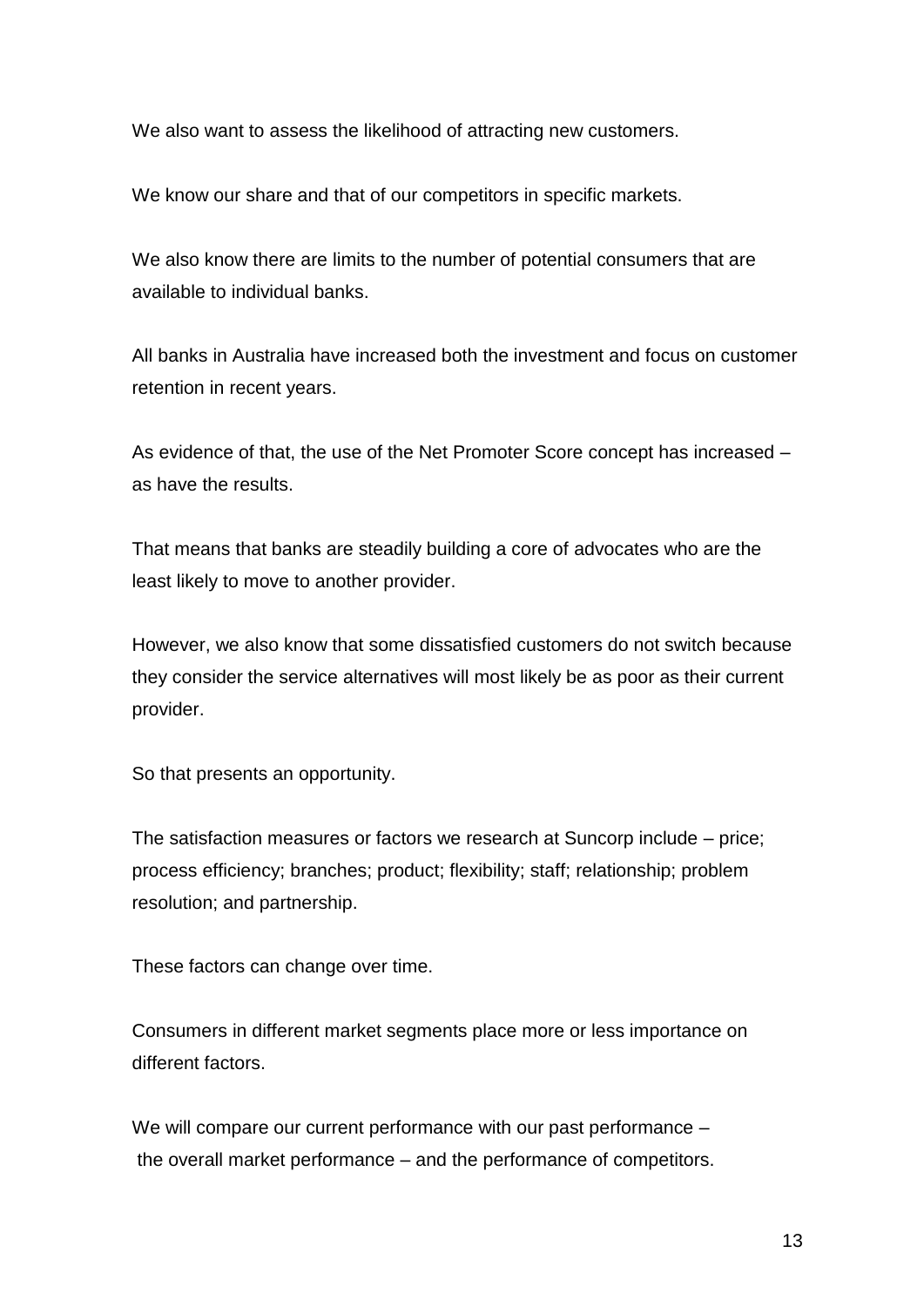We aim to understand what triggers advocacy and antagonism in different environments.

We also try to gain an insight into how we need to vary our product and service offer to increase our advocates numbers.

We will research satisfaction not only across our total brand performance, but also with individual distribution channels or specific satisfaction factors.

For example, we conduct Branch Encounter Surveys to assess customer satisfaction with factors such as queue wait time, staff attitude, transaction accuracy and resourceful service.

We will also research broader attitudinal trends.

Recent research we conducted shows people are concerned about the impact of higher interest rates in Australia.

They say they are reducing expenditure on other items so they could ensure they had enough funds each month to repay their mortgage loans.

It is this type of research that influences the way we work with our customers to assist them manage their monthly repayments and other bank transactions.

It enables us to understand the psychology and mood of our customers as they respond to the highly publicised problems in the United States and rising interest rates in Australia.

We also use research to identify ways we can improve our distribution channels.

That is the link between our brand building efforts – our customer segmentation research – and our specific distribution strategies.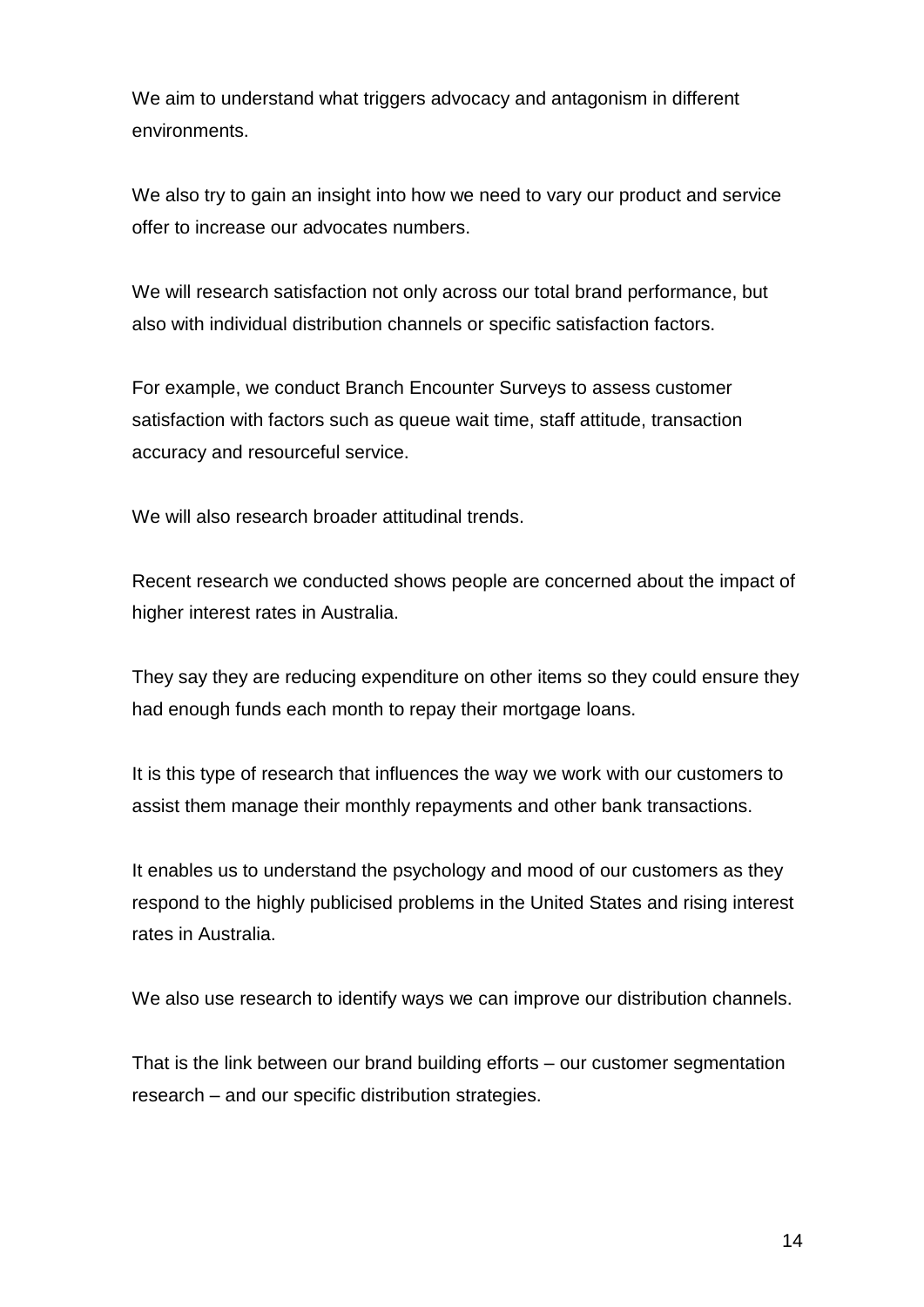#### **DISTRIBUTION STRATEGIES AND TACTICS**

Investment decisions about distribution channels are influenced by:

- Margin pressure
- Capital availability
- Customer preferences for multi –channel choice
- The specific Business Models you use to manage your overall retail activities

At Suncorp – we design common product solutions to service all of our Business Models.

We also have programs that cater for the specific needs of a particular market segment.

A recent example is giving our Direct Business Model customers internet banking on their mobile telephones using browser enabled technology.

Our customers can access account information, pay bills and transfer funds via the web browser on their mobile telephones.

Our customer research shows families and owners of small businesses want access to banking services 24 hours a day – seven days a week – even when they are away from a computer or fixed telephone line.

Another example of changing a distribution channel to suit customer and business need is a program we call My Business.

We plan to change each of the bank branches in our retail network into a local business.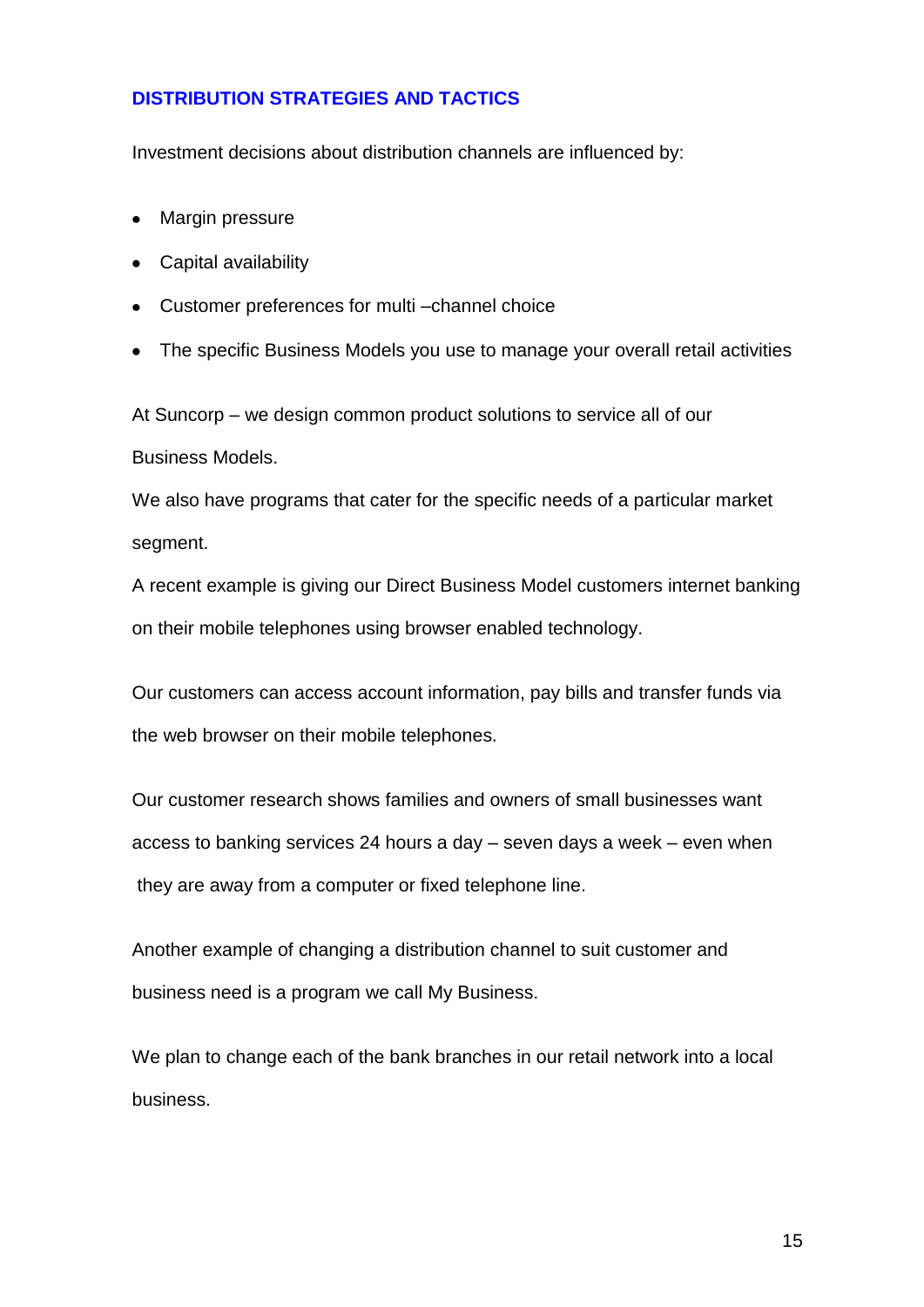This will require changes to the responsibilities of our Bank Managers, the quality of the customer research they receive and the way our Bank Managers engage with their local communities.

I noted earlier that the costs of banking will increase and margins will decrease as a result of the global credit crisis.

That means we will need to find ways to reduce distribution costs.

One way we are doing that at Suncorp is to divest what we call non-core activities.

Banks can choose to manufacture and distribute their own products and services.

Or they can choose to outsource parts of the value chain completely or in partnership with a specialist service provider.

You can choose to build scale at every point in the value chain.

Or you can rent scale.

Suncorp's Retail Bank refreshed its strategy last year after reviewing global and local bank trends.

We partner with specialists on the provision of selected services – while retaining the Suncorp branding and ownership of our customer relationships.

That enables us to focus our investment and capability on aspects of our business we believe critically important for our success.

In particular, it enables us to increase our attention to the distribution and customer-facing aspects of our value chain.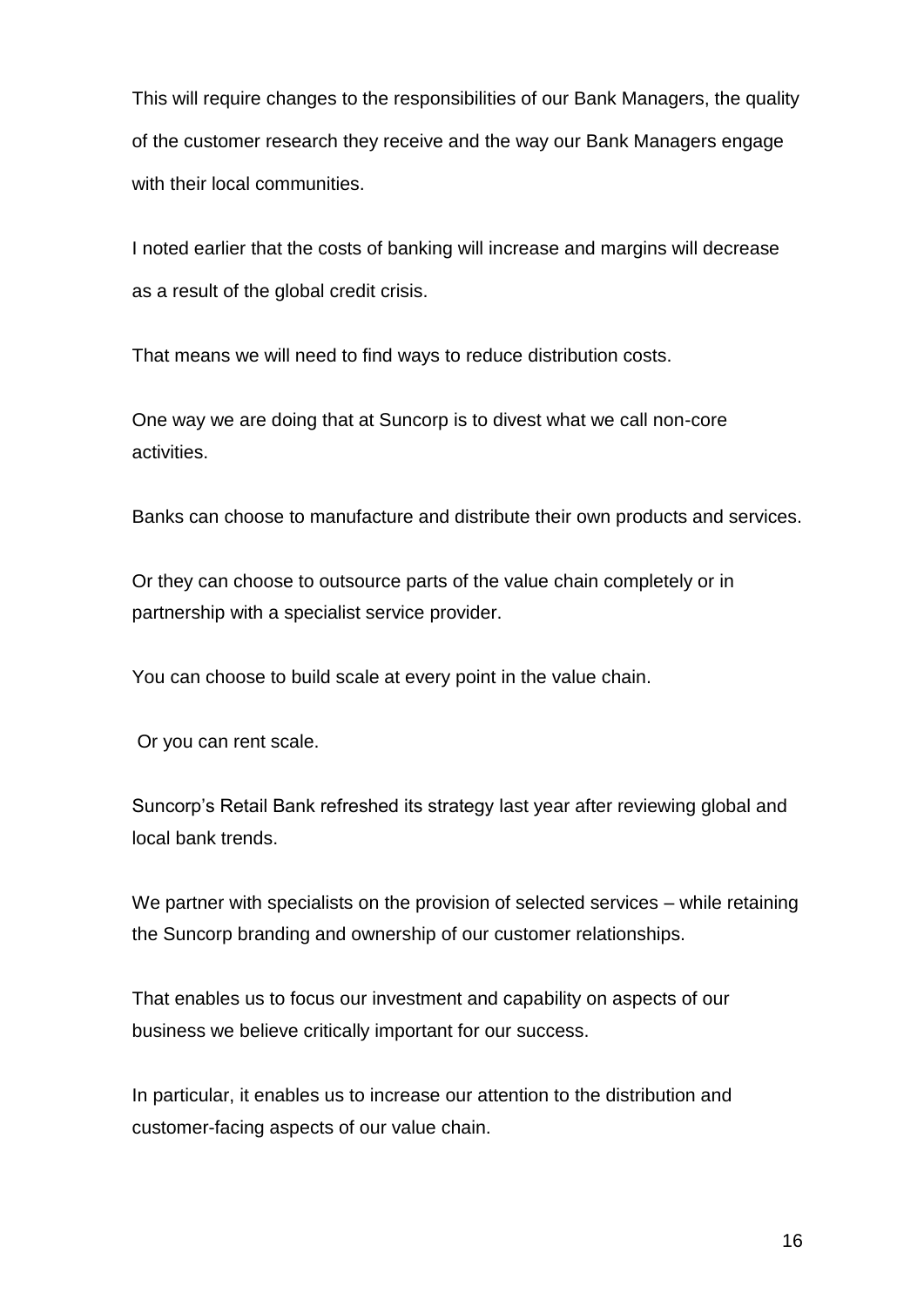Whether by good planning or good fortune. I believe this is the model that is best suited to the demands of the current market environment in Australia.

Some examples of this approach include our recently announced transfer of Suncorp's credit card portfolio to Citibank and our EFTPOS fleet to Hypercom.

We are also progressing discussions regarding the use of domestic and global partners for parts of our back office operations.

### **CONCLUSION**

In summary, retail banks throughout Asia face a challenging times.

Continued volatility in financial and equities markets will impact bank costs and also unsettle consumers.

Monetary policy will be used to reduce credit demand and slow overall growth in Australia.

Marketing in an environment where credit consumption is actively discouraged will be new to many in banks.

Marketing in a climate of fear and uncertainty also presents unique challenges.

I believe our distribution strategies must take into account both the psychological and physical needs of our customers.

Bank brands that are successfully positioned as high quality, trustworthy and secure, will be preferred by consumers.

Leveraging existing brand equity will be important.

As will careful segmentation, and relevant, tailored product offers.